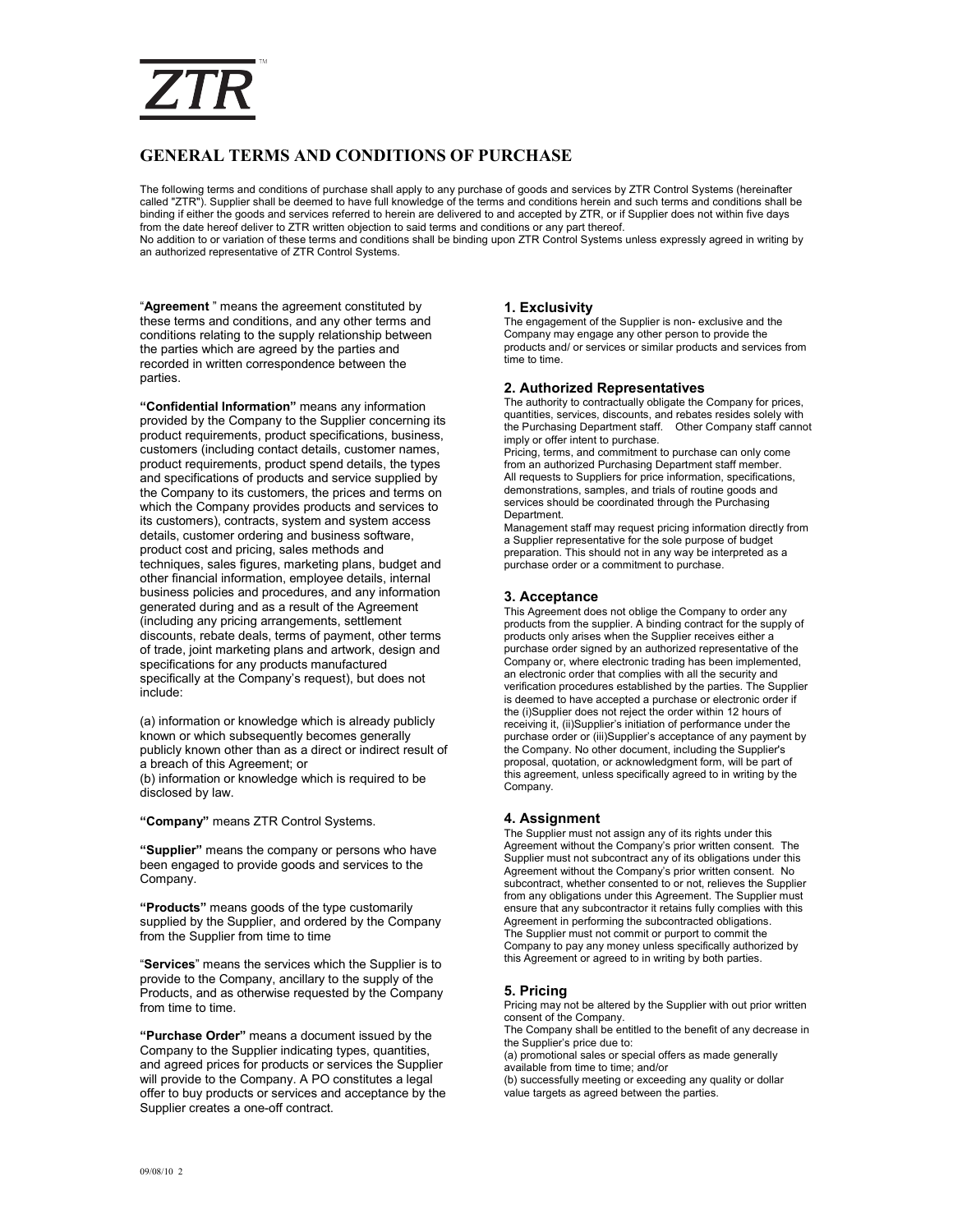

#### **6. Payment**

Unless the purchase order states otherwise, the terms of payment will be net 60 days either after receipt of the Supplier's valid invoice or after receipt of the products or services, whichever is later. In the event the Supplier has not received payment as agreed, the Supplier will notify the Company and the Company will make prompt payment. Payment of invoices will not be deemed acceptance of products or services, but rather such products or services will be subject to inspection, test, acceptance or rejection in accordance with the acceptance or completion criteria as specified in the relevant purchase order. The Company may, at its option, either reject products or services that do not comply with the acceptance or completion criteria for a refund, or require the Supplier, upon the Company's written instruction, to repair or replace such products or re-perform such services without charge and in a timely manner.

#### **7. Cancellation**

A purchase order may be terminated by the Company at any time in its discretion by written notice to the Supplier unless otherwise agreed to by the Company and the Supplier and without penalty or payment of cancellation charges. The Supplier will have no claim against the Company for damages or loss of profits arising out of or relating to the termination of the purchase order by the Company.

All product returns in the case of breach of warranty or this Agreement will be at the Supplier's cost.

#### **8. Force Majeure**

Fires, floods, strikes, acts of terrorism, war, acts of God, lockouts, epidemics, accidents, shortages of transportation, any governmental warnings that either party might reasonably rely upon which would curtail their operations, or any other causes beyond the reasonable control of the parties, which prevent a party from performing its obligations hereunder, shall operate to suspend such obligations during the period required to remove such cause or causes, subject, however, to the Company's right of cancellation as stated above.

# **9. Packaging, Shipping & Delivery**

All parts delivered must be new. The Company will not accept any parts that are used, demonstrators, rebuilt, reconditioned or remanufactured without prior written notification and agreement to such.

All Products supplied must:

(a) be properly packed and marked by the Supplier complying with the Company's instructions (if applicable) and any statutory requirements;

(b) be clearly, truthfully and accurately labelled with printed, legible labels.

All packing slips, invoices and statements shall show the purchase order number, manufacture name & part number and the Company part number when applicable as shown in this contract.

Where a single shipment is ordered and a partial shipment is made at the Supplier's convenience, the Supplier will pay the excess transportation costs resulting from the partial shipment. All deliveries are F.O.B. Destination, Freight Collect unless otherwise agreed to by the Company and Supplier and shall be made within 2 days (before or after) of the estimated delivery date provided by the Supplier. Deliveries not made within this window will be considered as early/late by the Company. Additional delivery time will be allowed for back-ordered items when proper notification is given in writing to the Company.

#### **10. Products**

All products supplied must comply with the Company's specifications. Under no circumstances is the Supplier to supply an alternative product or product component without the Company's specific prior consent being obtained. The Supplier will be liable for all claims, action, demands, cost, and expenses; including damage to property, personal injury and loss of income should litigation be directed toward the Company as a result of a substitute product or product

component being supplied by the Supplier and not approved by the Company. Any substitute product must be submitted to the Company for examination prior to supply. Independent test reports and certification from a recognised authority must accompany the test sample.

#### **11. Warranty**

Seller expressly warrants that: (1) all goods will conform to plans, drawings, specifications or samples furnished by the Company or furnished by the Supplier and approved and accepted by the Company, it being understood that such plans, etc., are incorporated by reference and made a part hereof; (2) all goods will be of merchantable quality, fit and sufficient for the purpose ordered and will be free from defects, latent or patent, in material and workmanship; (3) all services will be performed in a workmanlike, efficient and safe manner and will conform to standards generally accepted in the trade or industry involved; and (4) it has clear title to the goods, and the goods are and will be free from any security interest, lien or encumbrance.

# **12. Remedies**

If any of the goods or services are found within a reasonable time after delivery to the Company to be defective in material or workmanship or otherwise not in conformity with the requirements of this order, the Company, in addition to any other rights which it may have hereunder, at law or in equity, may, at its option (a) reject and return such goods at the Supplier's expense, in which event the Supplier shall either issue a full refund to the Company for all monies paid to the Supplier or replace such goods, depending upon the written instructions issued by the Company; or (b) upon notice to the Supplier, take such actions as may be required to cure all defects and/or bring the goods into conformity with all the requirements of this order, or procure replacement goods from an alternate supplier, and in any of the foregoing circumstances. Any and all damages, costs and expenses incurred by the Company in the exercise of its rights under this clause shall be promptly reimbursed by the Supplier. All rights and remedies of the Company, whether provided by this order or by law shall be cumulative and may be exercised singly or concurrently.

### **13. Intellectual Property**

The Supplier acknowledges and agrees that the Company shall be the sole and exclusive owner of all intellectual property rights related to any and all Products, inventions, discoveries, modification innovations, enhancements, improvements, knowhow, computer programs, screen displays, integrated circuits, adaptations, documentation, specifications, designs and all other works, articles, concepts or ideas developed, made, written, created, discovered or designed by the Supplier, its employees, agents and Suppliers, in the course of, or for the purposes of, providing the Products and Services (including all .<br>samples, drafts, moulds, artwork, designs, film and proofs) This clause does not affect the ownership of pre-existing intellectual property which shall continue to belong to its rightful owner, provided that the Supplier will ensure the Company has the right to use the same for the purposes of this Agreement. Except for the purposes of this Agreement, the Supplier is not permitted to do any of the following, whether directly or indirectly through another person or entity, without the prior written consent of the Company:

a) Reproduce or manufacture, whether for sample purposes or otherwise, any product the intellectual property rights in which belong to the Company;

b) Reproduce, copy or display the image of any product the intellectual property rights in which belong to the Company; or c) Give away, deal with, or sell any product to which the intellectual property rights belong to the Company The Supplier must return all product, documents and other materials, the intellectual property rights in which belong to the Company , on request, or otherwise upon termination of the supply relationship.